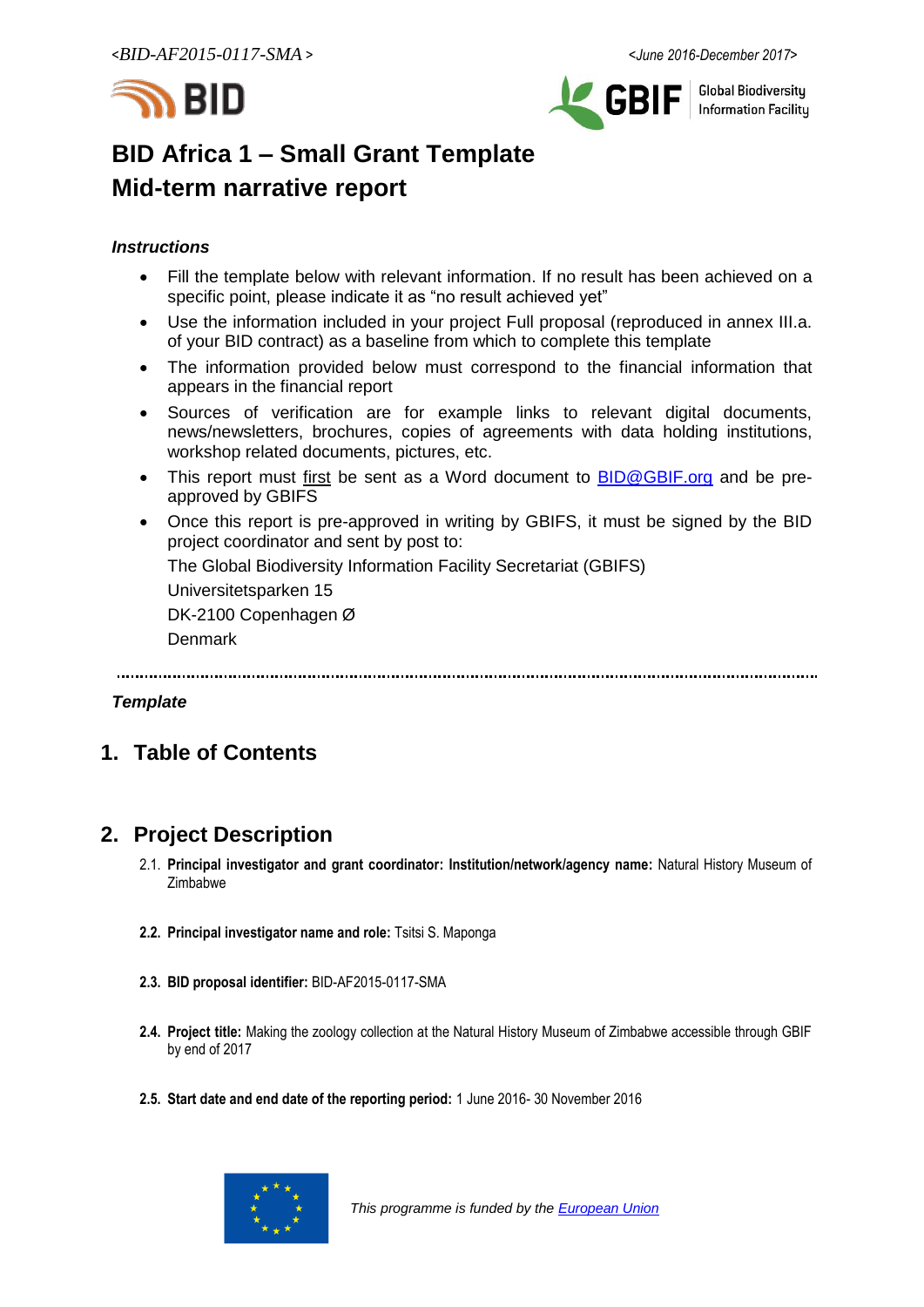



**2.6. Country(ies) in which the activities take place:** Zimbabwe

# **3. Overview of results**

#### **3.1. Executive summary**

*Give a short summary of the activities implemented and the outcomes of the project for the reporting period (no more than ½ page).*

7000 mammalogy specimens records have been digitized and nearly 2500 specimens have been Geo-referenced (using geolocate, tiptop globe, google maps) into excel. However, this data has not been fully cleaned and cleaning via open refine is the next task that will be implemented and necessary steps to align data to Darwin Core international standards are being taken. Open refine and Specify will also be used to confirm the taxonomy (biota, catalogue of life, GBIF name parser), and training for this was done during the introduction to biodiversity informatics workshop. The server has been bought and the software for a functional database system in SPECIFY 6 has not yet been installed, therefore no data has been uploaded to this server. The data will be cleaned, refined and the localities will be geo-referenced. No data has been uploaded to GBIF yet but by June 2017, the data would have been uploaded. We are still working on data sharing agreements between The Natural history Museum, and the Zimbabwe Parks and Wildlife Management Authority, for instance the ecologists from Matopos attended the the introduction to biodiversity informatics workshop in October 2016. Lastly, on capacity building two workshops were done one in Nairobi Kenya and the other at the natural History Museum in Zimbabwe. The first one empowered the project leader on how to handle the project and how the methods of which documentation could be approached using the Kenyan experience. Then the second one was a workshop for the Natural History Museum staff and was coordinated by the project leader and the project leader for the entomology project. Moreover, the assistants, for the mammalogy project also did a presentation on the overcoming barriers in documentation using their experiences. This workshop covered the reasons as to why we need to document digitally and why we need to share our data. It also covered the different types of softwares that can be used to document data.

| <b>Expected milestones/activities</b>                                                                                                                    | Completed?<br>Yes/No | <b>Explanatory notes</b>                                                                                                                                                              | <b>Sources of verification</b>                                                                                                                                                                                                    |
|----------------------------------------------------------------------------------------------------------------------------------------------------------|----------------------|---------------------------------------------------------------------------------------------------------------------------------------------------------------------------------------|-----------------------------------------------------------------------------------------------------------------------------------------------------------------------------------------------------------------------------------|
| Completed capacity<br>self-assessment<br>questionnaire<br>for<br>holding<br>data<br>institutions<br>(http://www.gbif.org/resource/82785)                 | Yes                  | The<br>capacity<br>self<br>assessment<br>questionnaire<br>was<br>filled<br>in.<br><sub>in</sub><br>collaboration with the<br>entomology<br>department. It<br>was<br>submited to GBIF. | Email to GBIF was sent to<br>$BID@qibf.org$ on the 20 <sup>th</sup> of<br><b>July 2016</b>                                                                                                                                        |
| The instituton that will publish your data<br>is registered with GBIF.org<br>For registered data publishers see:<br>http://www.gbif.org/publisher/search | No                   | We are still waiting for<br>head office (Executive<br>directorate) to approve<br>our request to be a<br>data publisher.                                                               | Telephone and Email<br>correspondence to the<br>Executive Directorate via<br>the Regional Director. To<br>verify and crosscheck if this<br>has been done the Regional<br>Director can be contacted at<br>natmuse@netconnect.co.zw |

# **3.2. Progress against expected milestones:**

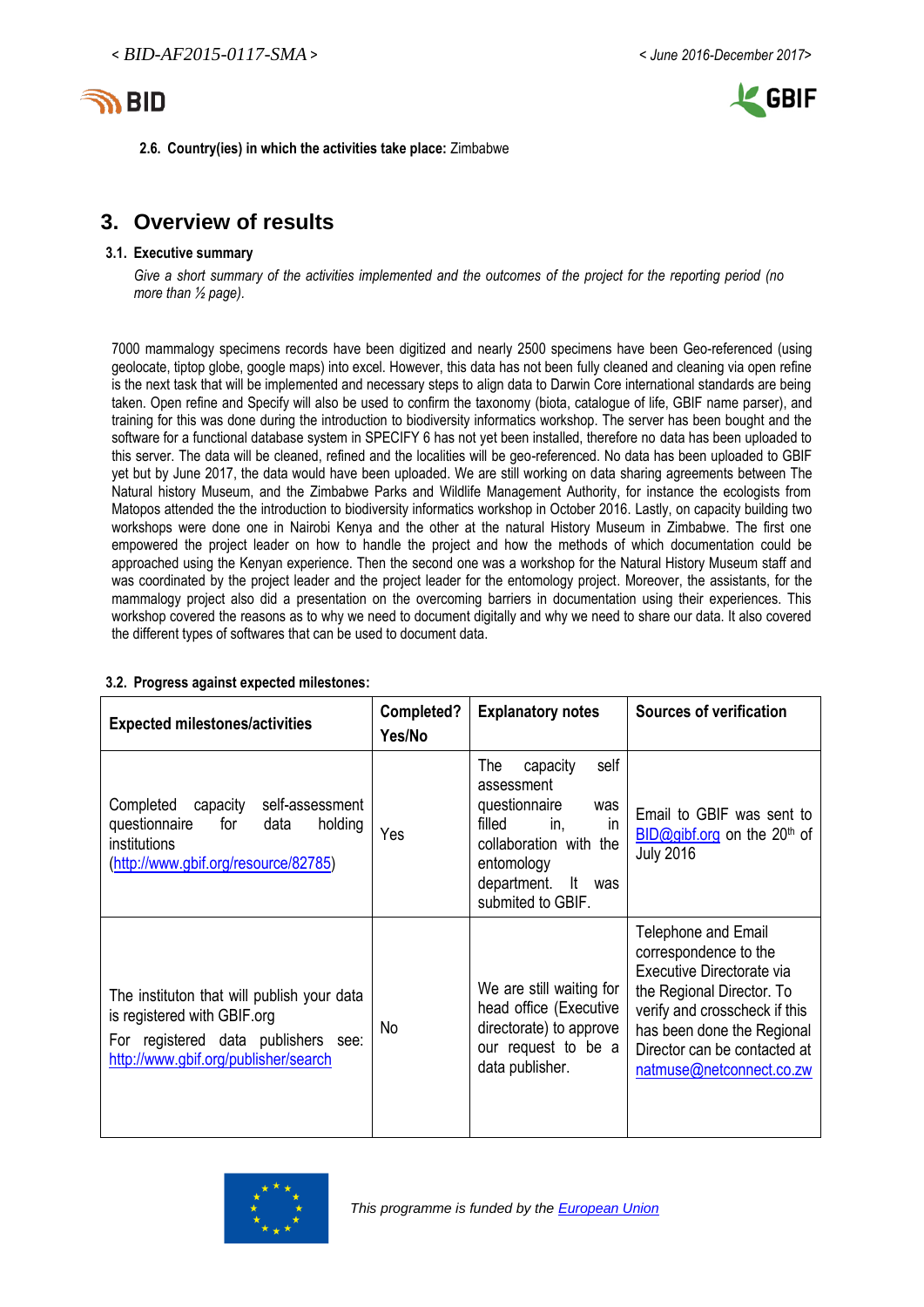

| The data users identified in the full<br>their<br>documented<br>have<br>proposal<br>intended use of the mobilized data and<br>provided early feedback | No | National<br>Parks<br>will<br>be trained<br>to<br>need<br>and we<br>are<br>more<br>the<br>that<br>aiming<br>workshop in January<br>will enable them to<br>understand the need<br>to share and<br>use<br>biodiversity data, and<br>how our baseline data<br>could help them with<br>their current data. | A workshop (Introduction to<br>Biodiversity Informatics) has<br>been done and the two<br>from<br>ecologists<br>Matopos<br>National<br>parks<br>were<br>present. After the second<br>workshop in January on<br>data publishing and sharing<br>we are going to work on a<br>document with them that<br>would show the intended<br>use of the data that the<br>mammalogy department will<br>avail through GBIF. |
|-------------------------------------------------------------------------------------------------------------------------------------------------------|----|-------------------------------------------------------------------------------------------------------------------------------------------------------------------------------------------------------------------------------------------------------------------------------------------------------|--------------------------------------------------------------------------------------------------------------------------------------------------------------------------------------------------------------------------------------------------------------------------------------------------------------------------------------------------------------------------------------------------------------|
|-------------------------------------------------------------------------------------------------------------------------------------------------------|----|-------------------------------------------------------------------------------------------------------------------------------------------------------------------------------------------------------------------------------------------------------------------------------------------------------|--------------------------------------------------------------------------------------------------------------------------------------------------------------------------------------------------------------------------------------------------------------------------------------------------------------------------------------------------------------------------------------------------------------|

# **3.3. Datasets published on GBIF.org**

*If the dataset is not yet published, please indicate the name of the institution that is expected to host the data when published in the column "DOI or URL/Planned hosting institution". Add as many rows as needed.*

| <b>Dataset title</b>                                                                                                                     | <b>Publishing</b><br>institution | DOI or URL/Planned<br>hosting institution | Date/expected<br>date<br>οf<br>publication | <b>Explanatory</b><br>notes                                                                                                                                                              |
|------------------------------------------------------------------------------------------------------------------------------------------|----------------------------------|-------------------------------------------|--------------------------------------------|------------------------------------------------------------------------------------------------------------------------------------------------------------------------------------------|
| Zoology collection (small<br>mammals) at the Natural<br>History<br>Museum<br>0f<br>Zimbabwe accessible<br>through GBIF by end of<br>2017 | History<br>Natural<br>Museum     |                                           | <b>June 2017</b>                           | We<br>still<br>are<br>for<br>waiting<br>approval from the<br>Head office. On<br>approval we will<br>begin to publish<br>share<br>and<br>our<br>data through the<br><b>GBIF Platform.</b> |

# **3.4. Examples of use of biodiversity data available through GBIF**

*Use the table to document use or planned use of data available through GBIF as part of your project. Please provide the DOI for datasets published on GBIF or data downloaded from GBIF in the "Dataset" column. Briefly describe how the data have been used or are planned to be used in the "Data use" column (ca. 50 words). Provide the date or approximate time frame in months for the use or planned use in the "Date/time frame" column. Please provide links to any documents or webpages documenting the use in the "Sources of verification" column. Add as many rows as needed.*

| <b>Dataset</b>                                                                                                                     | Data user                                                                            | Data use                                                                                  | Date/time<br>frame                                                                                 | <b>Sources</b><br>0f<br>verification                                                                                   | <b>Notes</b>                                                                            |
|------------------------------------------------------------------------------------------------------------------------------------|--------------------------------------------------------------------------------------|-------------------------------------------------------------------------------------------|----------------------------------------------------------------------------------------------------|------------------------------------------------------------------------------------------------------------------------|-----------------------------------------------------------------------------------------|
| Zoology collection (small mammals) at<br>Natural History<br>Museum of<br>the<br>Zimbabwe accessible through GBIF<br>by end of 2017 | We<br>are<br>expecting<br>that<br>the<br>National<br>University<br>of Science<br>and | <b>Baseline</b><br>information<br>for<br>undergraduat<br><b>Masters</b><br>el<br>projects | Available<br>from June<br>2017.<br>(we<br>expect that<br>this<br>data<br>will<br>be<br>used for as | data<br>The<br>IS<br>not<br>vet<br>available<br>to<br>the public as<br>still<br>are<br>we<br>awaiting<br>approval from | <b>Students</b><br>have<br>always<br>for<br>come<br>assistanc<br>e on their<br>projects |

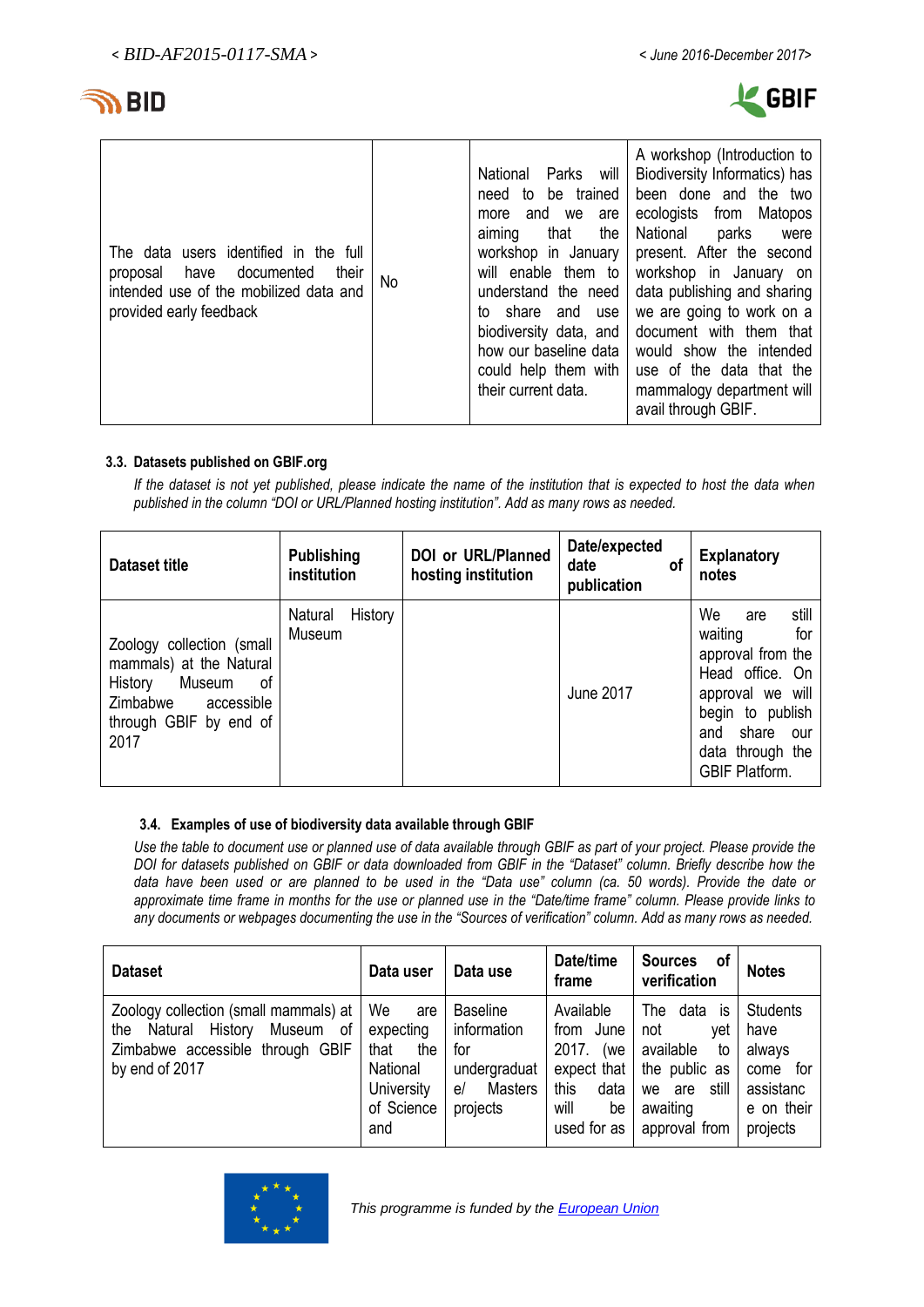



| <b>GBIF</b> |
|-------------|
|-------------|

|                                                                                                                                 | Technolog<br>y will be<br>main<br>our<br>Data User |                                                                                                                                        | long as it is<br>available)    | the Executive<br>Directorate to<br>make<br>the<br>data<br>more<br>visible<br>by<br>publishing.<br>Therefore<br>at<br>this point the<br>data is still in<br>excel sheets.                                                                                          | particularl<br>when<br>y -<br>they<br>are<br>looking for<br>biodiversit<br>y baseline<br>data. We<br>will<br>therefore<br>be able to<br>provide<br>data in a<br>user<br>friendly<br>format as<br>compared<br>to<br>analogue<br>which was<br>often<br>tedious. |
|---------------------------------------------------------------------------------------------------------------------------------|----------------------------------------------------|----------------------------------------------------------------------------------------------------------------------------------------|--------------------------------|-------------------------------------------------------------------------------------------------------------------------------------------------------------------------------------------------------------------------------------------------------------------|---------------------------------------------------------------------------------------------------------------------------------------------------------------------------------------------------------------------------------------------------------------|
| Zoology collection (small mammals) at<br>the Natural History<br>Museum of<br>Zimbabwe accessible through GBIF<br>by end of 2017 | Zimbabwe<br>National<br>Parks                      | Comparisons<br>between<br>present<br>biodiversity<br>data<br>and<br>past<br>biodiversity<br>data                                       | Available<br>from June<br>2017 | The data is<br>not<br>yet<br>available<br>to<br>the public as<br>we are<br>still<br>awaiting<br>approval from<br>the Executive<br>Directorate.                                                                                                                    | <b>This</b><br>will<br>promote<br>sharing of<br>resources<br>and<br>it<br>might<br>promote<br>research<br>synergies<br>between<br>the<br>two<br>institution<br>S.                                                                                             |
| Zoology collection (small mammals) at<br>the Natural History<br>Museum of<br>Zimbabwe accessible through GBIF<br>by end of 2017 | Internation<br>al<br>researcher<br>s               | Obtaining<br>information<br>localities<br>on<br>and<br>information<br>on<br>morphology<br>and<br>physiology of<br>mammalian<br>species | Available<br>from June<br>2017 | The data is<br>not<br>yet<br>available<br>to<br>the public as<br>we are<br>still<br>awaiting<br>approval from<br>the Executive<br>Directorate.<br>However,<br>an<br>example<br>is.<br>the project of<br>Margarida<br>Goncalves<br>from<br>the<br>University<br>of | might<br>It<br>make<br>it<br>easier for<br>researche<br>rs to first<br>look<br>for<br>the<br>informatio<br>they<br>n<br>want<br>without<br>actually<br>visiting<br>the<br>museum<br>which                                                                     |

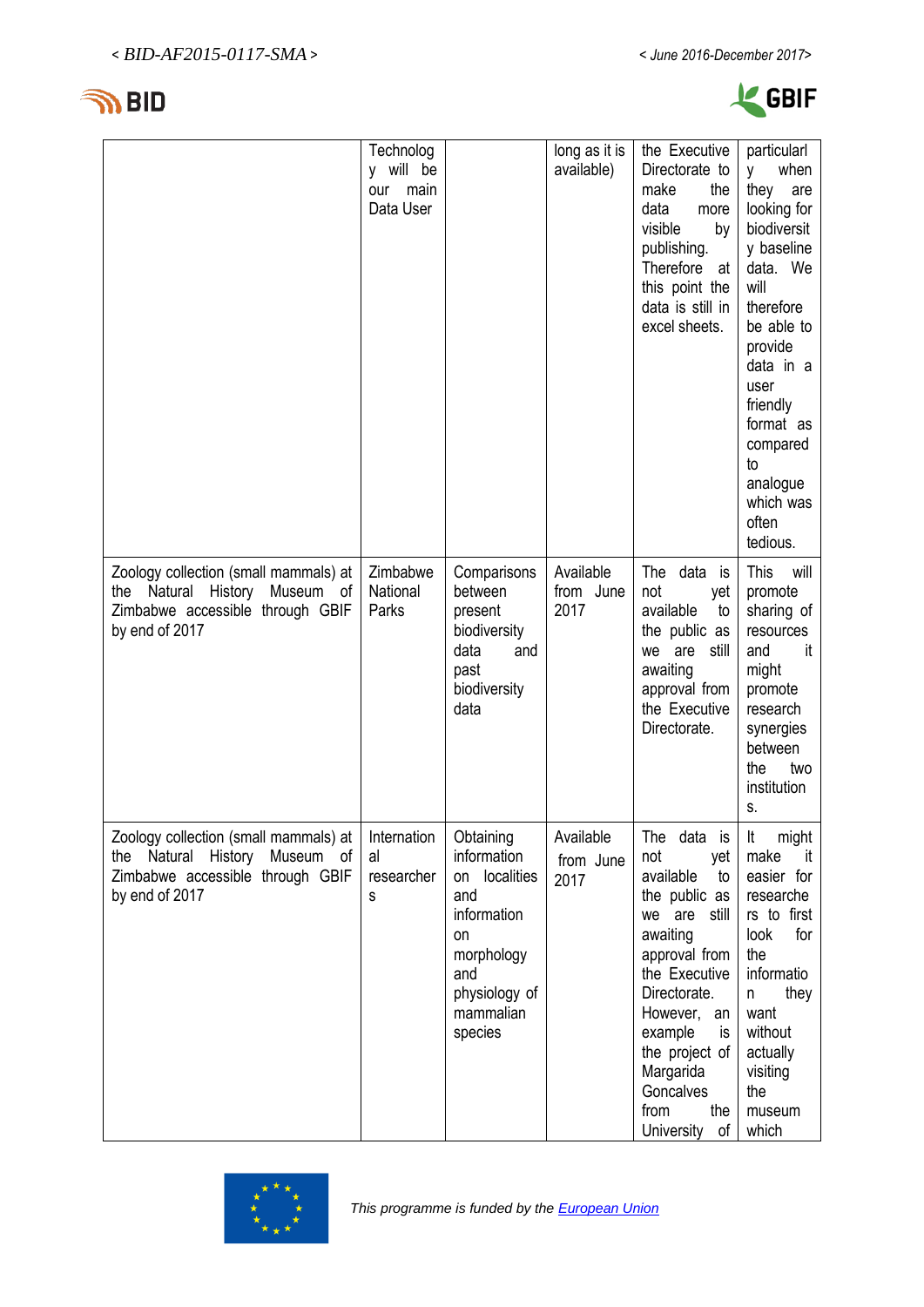



|                                                                                                                                                                                                                                                                                                                                                           |                                                                                            |                                                                                                                           |                                                                                                 | Porto,<br>Portugal who<br>has<br>requested<br>information<br>the<br>on<br>localities<br>of<br>the<br>Roan<br>antelope<br>(PHD project<br>the<br>on<br>phylogeograp<br>hy of<br>the<br>Roan<br>antelope<br>(Hippotragus<br>equinus).<br>Through<br>availability of<br>digitised data<br>this made it<br>for<br>possible<br>her to know<br>the<br>home<br>ranges of the<br>Roan<br>collected<br>at<br>NHM. | may<br>rather be<br>too<br>expensive<br>especially<br>for those<br>researche<br>rs that are<br>live<br>very<br>far. |
|-----------------------------------------------------------------------------------------------------------------------------------------------------------------------------------------------------------------------------------------------------------------------------------------------------------------------------------------------------------|--------------------------------------------------------------------------------------------|---------------------------------------------------------------------------------------------------------------------------|-------------------------------------------------------------------------------------------------|----------------------------------------------------------------------------------------------------------------------------------------------------------------------------------------------------------------------------------------------------------------------------------------------------------------------------------------------------------------------------------------------------------|---------------------------------------------------------------------------------------------------------------------|
| Biodiversity<br>data<br>mobilisation<br>workshop materials were used from<br>GBIF particularly the exercise on<br>Stakeholders, roles and affiliations.<br>Data was obtained from<br>http://elearning.gbif.es/content.php?ci<br>$d = 413$<br>http://elearning.gbif.es/content.php?ci<br>$d = 418$<br>http://elearning.gbif.es/content.php?ci<br>$d = 419$ | Mammalo<br>gy<br>departmen<br>t plus the<br>rest of the<br>science<br>departmen<br>t staff | Assisting the<br>project<br>leader<br>in<br>introducing<br>what GBIF is<br>and how to<br>digitise<br>and<br>mobilise data | From<br>October<br>2016<br>up<br>until<br>we<br>finish<br>documenti<br>na<br>our<br>collection. |                                                                                                                                                                                                                                                                                                                                                                                                          |                                                                                                                     |

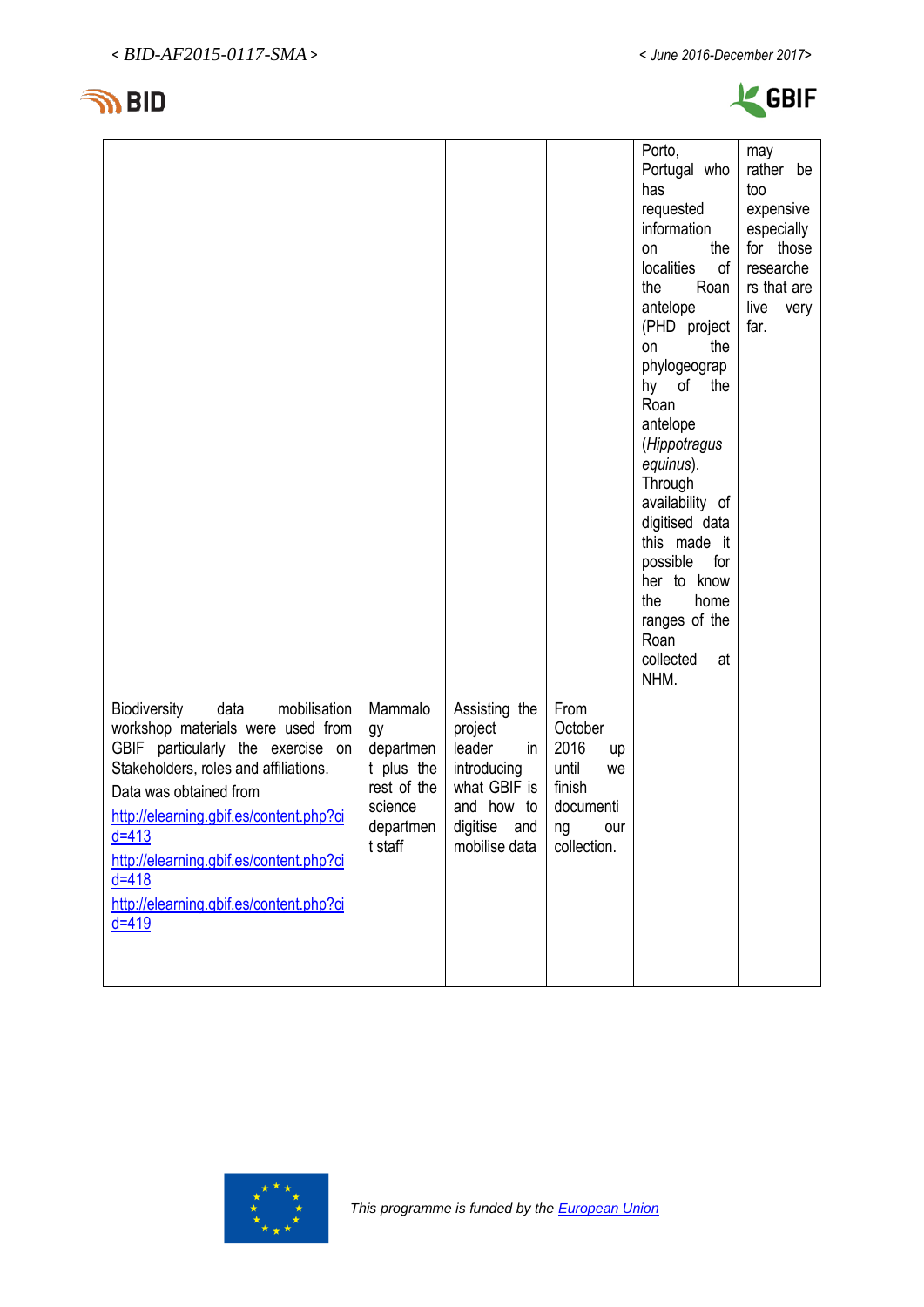



# **3.5. Events organized as part of the project**

*List all the events that have been organized as part of your project. Please provide links to any documents or webpages documenting the use in the "Sources of verification" column. Add as many rows as needed.*

| Full<br>title                                                        | Organi<br>zing<br>instituti<br>on                                                                                                                  | Dat<br><b>es</b>                              | <b>Numb</b><br>of<br>er<br>partici<br>pants | <b>Sources of verification</b>                                                                                                                                                                                 |
|----------------------------------------------------------------------|----------------------------------------------------------------------------------------------------------------------------------------------------|-----------------------------------------------|---------------------------------------------|----------------------------------------------------------------------------------------------------------------------------------------------------------------------------------------------------------------|
| Introdu<br>ction<br>to<br><b>Biodiv</b><br>ersity<br>Inform<br>atics | <b>Natural</b><br>Histrory<br>Museu<br>m<br>Depart<br>ment of<br>Mamma<br>logy<br>inconjuc<br>tion with<br>the<br>Entomol<br>ogy<br>Depart<br>ment | $18-$<br>19<br>Octo<br>ber<br>201<br>6        | 28                                          | https://www.facebook.com/NHMZimbabwe/photos/pcb.113169206027840<br>5/1131686540278957/?type=3&theater<br>https://www.facebook.com/NHMZimbabwe/photos/pcb.113169206027840<br>5/1131686896945588/?type=3&theater |
| Initial<br><b>GBIF</b><br>project<br>partne<br>rs<br>meetin<br>g     | <b>Natural</b><br>Histrory<br>Museu<br>m<br>(Entom<br>ology<br>and<br>Mamma<br>logy<br>departm<br>ents),<br>Kenya<br>Museu<br>m                    | $11 -$<br>15<br>July<br>201<br>$6\phantom{1}$ | 15                                          | https://www.facebook.com/nationalmuseumsofkenya/photos/pcb.1015418<br>1413059385/10154181409989385/?type=3&theater                                                                                             |

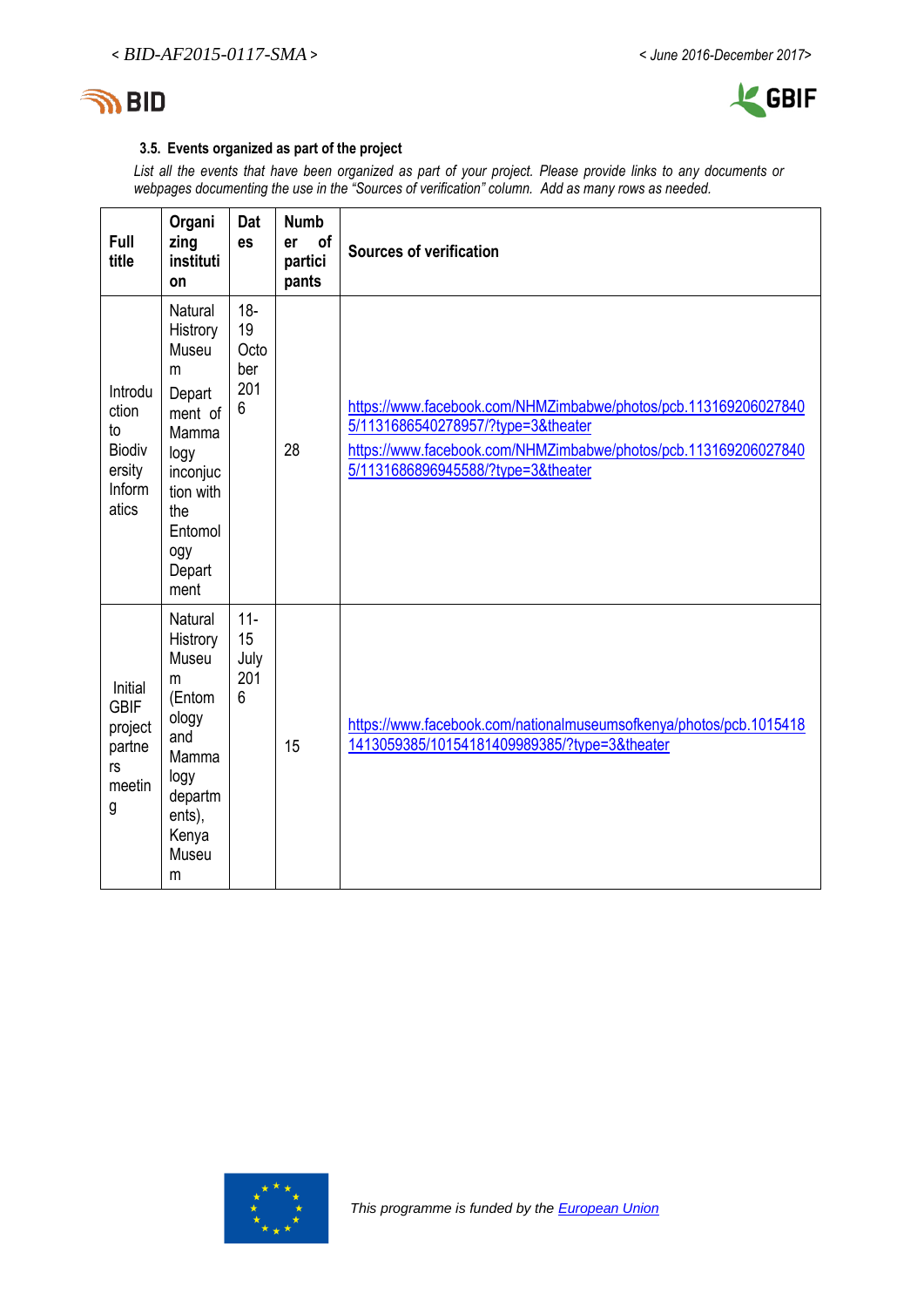



# **4. Implementation of BID project activities**

*Refer to section 2.2 "Deliverables, activities and reporting criteria" in your BID full proposal. Provide updates on each of the activities using the reporting criteria and other sources of verification as appropriate. Sources of verification are for example links to relevant digital document, news, newsletter, brochures, copies of agreements with data holding institutions, workshop related documents, pictures, etc.*

### **4.1. Goal 1: Increase available biodiversity data, within and beyond the grant period**

#### *Activity 1 name:* **Data digitization and mobilization**

Description of any implementation during the reporting period: 7000 mammalogy specimens records have been digitized and nearly 2500 specimens have been Geo-referenced (using geolocate, tiptop globe, google maps) into excel. However, this data has not been fully cleaned and cleaning via open refine is the next task that will be implemented and necessary steps to align data to Darwin Core international standards are being taken. Open refine and Specify will also be used to confirm the taxonomy (via Biota, catalogue of life, GBIF name parser), and training for this was done during the introduction to biodiversity informatics workshop. The server has been bought and the software for a functional database system in SPECIFY 6 has not yet been installed, therefore no data has been uploaded to this server. The data will be cleaned, refined and the localities will be geo-referenced. No data has been uploaded to GBIF yet but by June 2017, the data would have been uploaded. We are still working on data sharing agreements between The Natural history Museum, and the Zimbabwe Parks and Wildlife Management Authority, for instance the ecologists from Matopos attended the the introduction to biodiversity informatics workshop in October 2016.

### **Sources of verification**

Training verification

<https://www.facebook.com/NHMZimbabwe/photos/pcb.1131692060278405/1131686540278957/?type=3&theater> <https://www.facebook.com/NHMZimbabwe/photos/pcb.1131692060278405/1131686896945588/?type=3&theater> Monthly reports are sent to the regional director documenting progress on digitization.

### *Activity 2 name:* **Training and capacity building.**

In July, the mammalogy project coordinator and the project coordinator for the entomology project visited Kenya to attend an Initial GBIF project partners meeting which was specifically meant for the regional entomology group. However ue to the content that was going to shared on biodiversity informatics and on lessons on digitization the project leader saw this as best fit to attend this workshop. Then in October, 28 museum staff, attachment students, and staff from the Matopos National Park were introduced to SPECIFY 6 and its benefits. The participants were also trained on biodiversity data mobilization and digitizing techniques. However, the training on digitizing on specify, updating, managing, and maintaining the database will be done in January 2017. Training on data on Data Cleaning, Geo-referencing techniques was done during the introductory workshop. The project coordinator also learnt about data cleaning tools, introduction to specify, documenting data on excel and why we need to standardise. However, the museum staff is not yet able to carry out the digitization of the museum records into SPECIFY database as the server has not yet been installed with the software. The National parks' staff attended the workshop and we hope that we can work towards them being able to access the data to combine and analyse the historic and current data to assess the status and trends of the biodiversity in Zimbabwe.

#### **Sources of verification**

<https://www.facebook.com/NHMZimbabwe/photos/pcb.1131692060278405/1131686540278957/?type=3&theater>



 *This programme is funded by th[e European Union](http://europa.eu/)*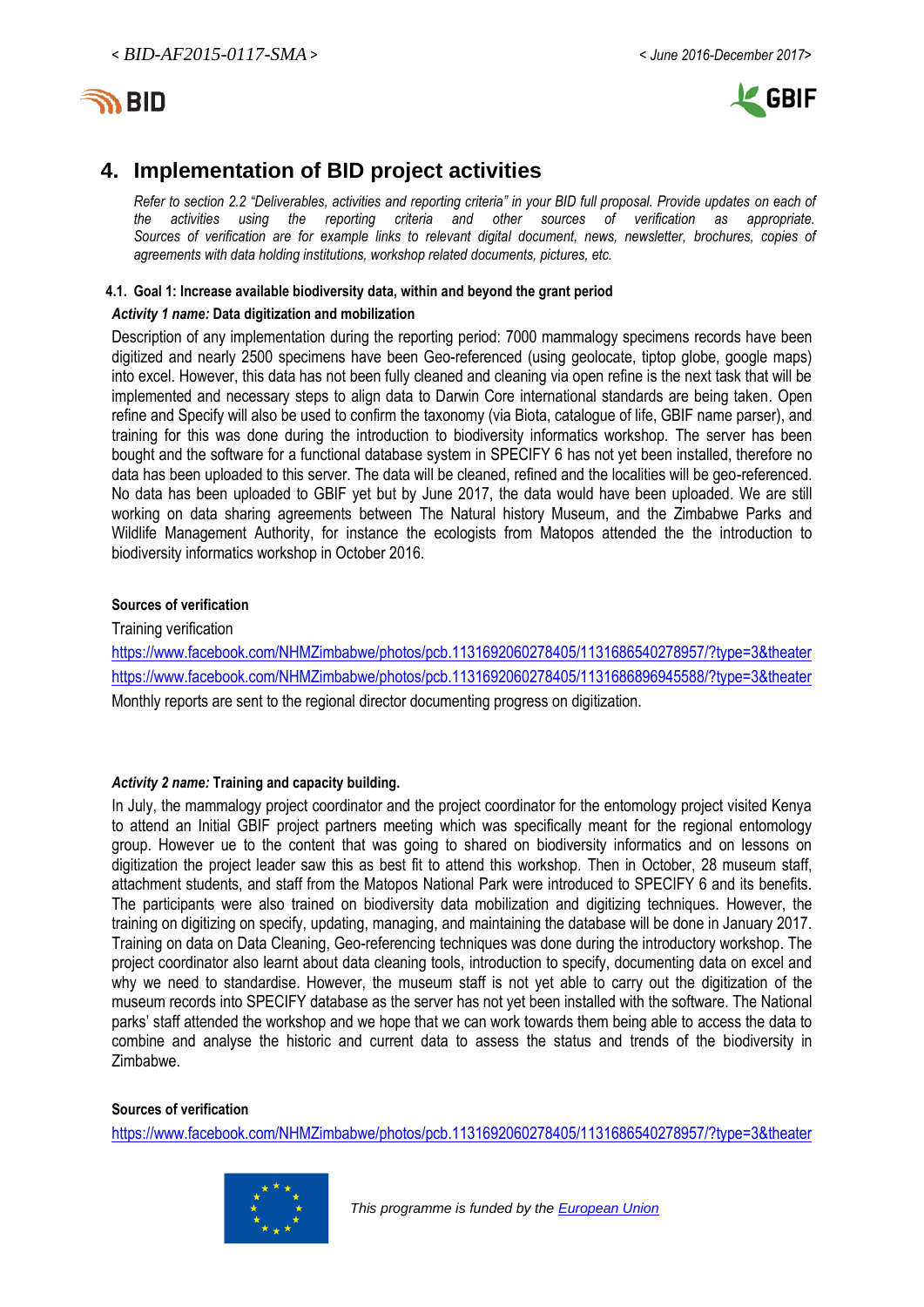

**L** GBIF

<https://www.facebook.com/NHMZimbabwe/photos/pcb.1131692060278405/1131686896945588/?type=3&theater> [https://www.facebook.com/nationalmuseumsofkenya/photos/pcb.10154181413059385/10154181409989385/?ty](https://www.facebook.com/nationalmuseumsofkenya/photos/pcb.10154181413059385/10154181409989385/?type=3&theater) [pe=3&theater](https://www.facebook.com/nationalmuseumsofkenya/photos/pcb.10154181413059385/10154181409989385/?type=3&theater)

*[Add as many activities as given in your full proposal under "Deliverables, activities and reporting criteria" for goal 1]*

# **4.2. Goal 2: Apply biodiversity data in response to conservation priorities** *Activity 1 name:* **Apply biodiversity data in response to conservation priorities**

No data has been uploaded to specify yet so no maps and simplified checklists have been produced yet. However, digitization is on going and is on track.

### **Sources of verification**

No source of verification yet because we have not yet made our data available to the public and we are still educating National Parks and NUST on the importance of data sharing and why we should publish.

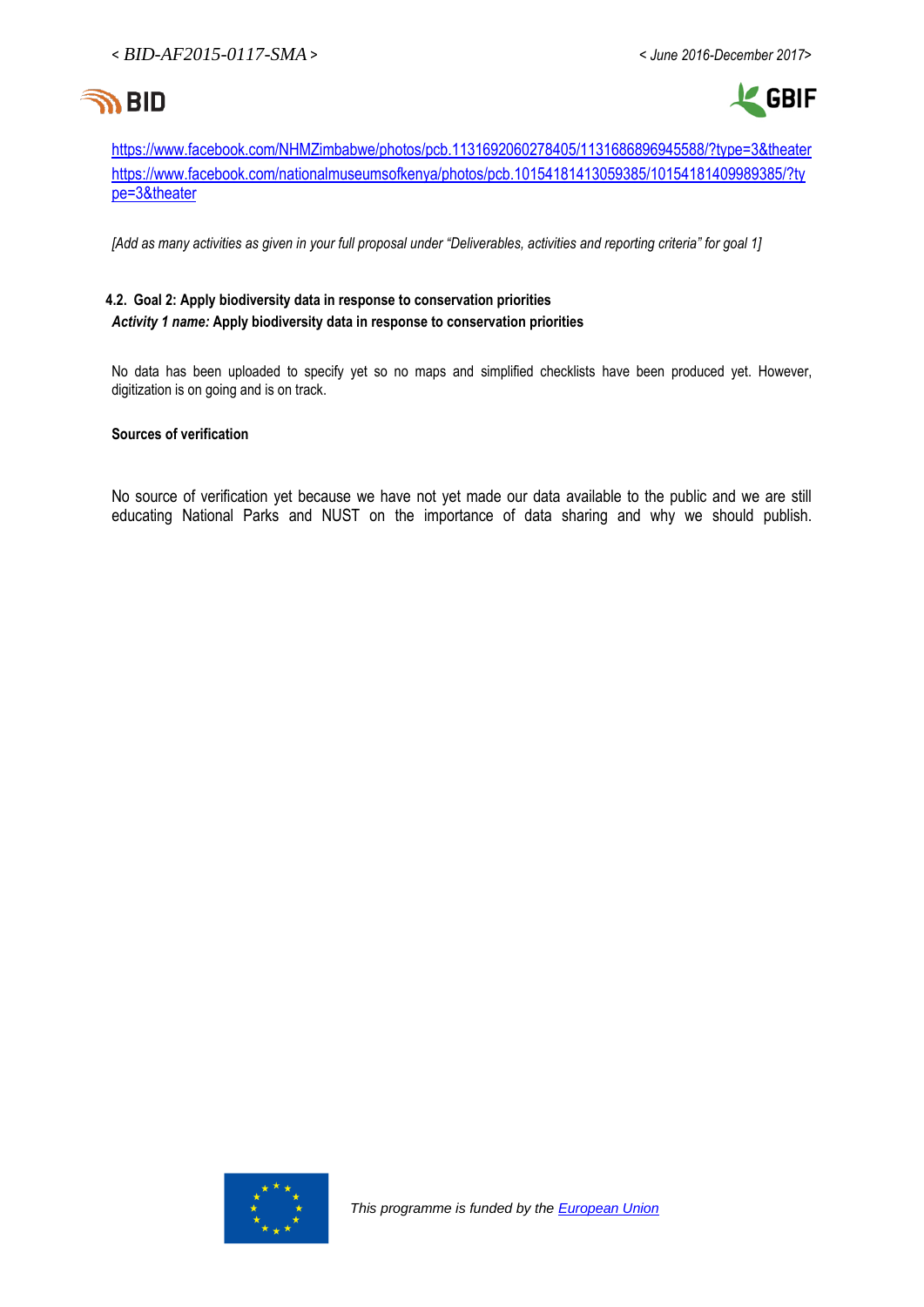



# **5. Updated calendar for the BID project implementation and evaluation period**

*The calendar should be completed in the same way as in the Full Project Proposal, but should include any expected changes. Provide reasons for any expected changes in section 5.1 'Explanatory Notes'.*

| Implementation period (maximum 14 months, starting 1 June 2016 at the earliest)        |  |                |   |  |              |                |              |                  |         |         |              |   |                               |  |  |  |  |          |              |
|----------------------------------------------------------------------------------------|--|----------------|---|--|--------------|----------------|--------------|------------------|---------|---------|--------------|---|-------------------------------|--|--|--|--|----------|--------------|
| Implementation period start date and end date<br>(dd/mm/yy)                            |  |                |   |  |              |                |              |                  |         |         |              |   |                               |  |  |  |  |          |              |
| <b>Activity</b>                                                                        |  | $\overline{2}$ |   |  | 5            | $\overline{6}$ | 17           | $\boldsymbol{8}$ | 9       | 10      | 111          |   | 12 13 14 15 16 17 18 19 20 21 |  |  |  |  | 22 23 24 | <b>Notes</b> |
| Mid-term evaluation & reporting                                                        |  |                |   |  |              | Χ              |              |                  |         |         |              |   |                               |  |  |  |  |          |              |
| Update and install the necessary Software                                              |  |                |   |  |              | Χ              |              |                  |         |         |              |   |                               |  |  |  |  |          |              |
| Train Staff on Biodiversity Informatics techniques and<br>SPECIFY Database management. |  | X              |   |  | $\mathsf{X}$ |                |              | X                |         |         |              |   |                               |  |  |  |  |          |              |
| Collate information and migrate existing digitized<br>records into Specify 6           |  |                |   |  |              |                | Χ            | Χ                |         |         |              |   |                               |  |  |  |  |          |              |
| Capture undigitized records into Specify 6                                             |  |                |   |  |              | Χ              | χ            | Χ                | X       |         |              |   |                               |  |  |  |  |          |              |
| Clean data, refine data, Georeference localities and<br>confirm taxonomy with experts  |  |                | X |  |              | $X$ $X$ $X$    | $\mathsf{X}$ | $\mathsf{X}$     | $\sf X$ |         |              |   |                               |  |  |  |  |          |              |
| Data Analysis and Reports compilation                                                  |  |                |   |  |              |                |              | $\mathsf{X}$     |         | $X$ $X$ | $\mathsf{X}$ |   |                               |  |  |  |  |          |              |
| Distribute reports to end users                                                        |  |                |   |  |              |                |              |                  |         |         |              | Χ |                               |  |  |  |  |          |              |
| Upload data to GBIF                                                                    |  |                |   |  |              |                |              |                  |         |         |              | X |                               |  |  |  |  |          |              |
| Plan and Host end users workshop                                                       |  |                |   |  |              |                |              |                  |         |         |              | Χ |                               |  |  |  |  |          |              |
| Prepare and Submit quarterly technical and<br>financial reports to GBIF                |  |                |   |  |              | Χ              |              |                  | Χ       |         |              | Χ |                               |  |  |  |  |          |              |
|                                                                                        |  |                |   |  |              |                |              |                  |         |         |              |   |                               |  |  |  |  |          |              |

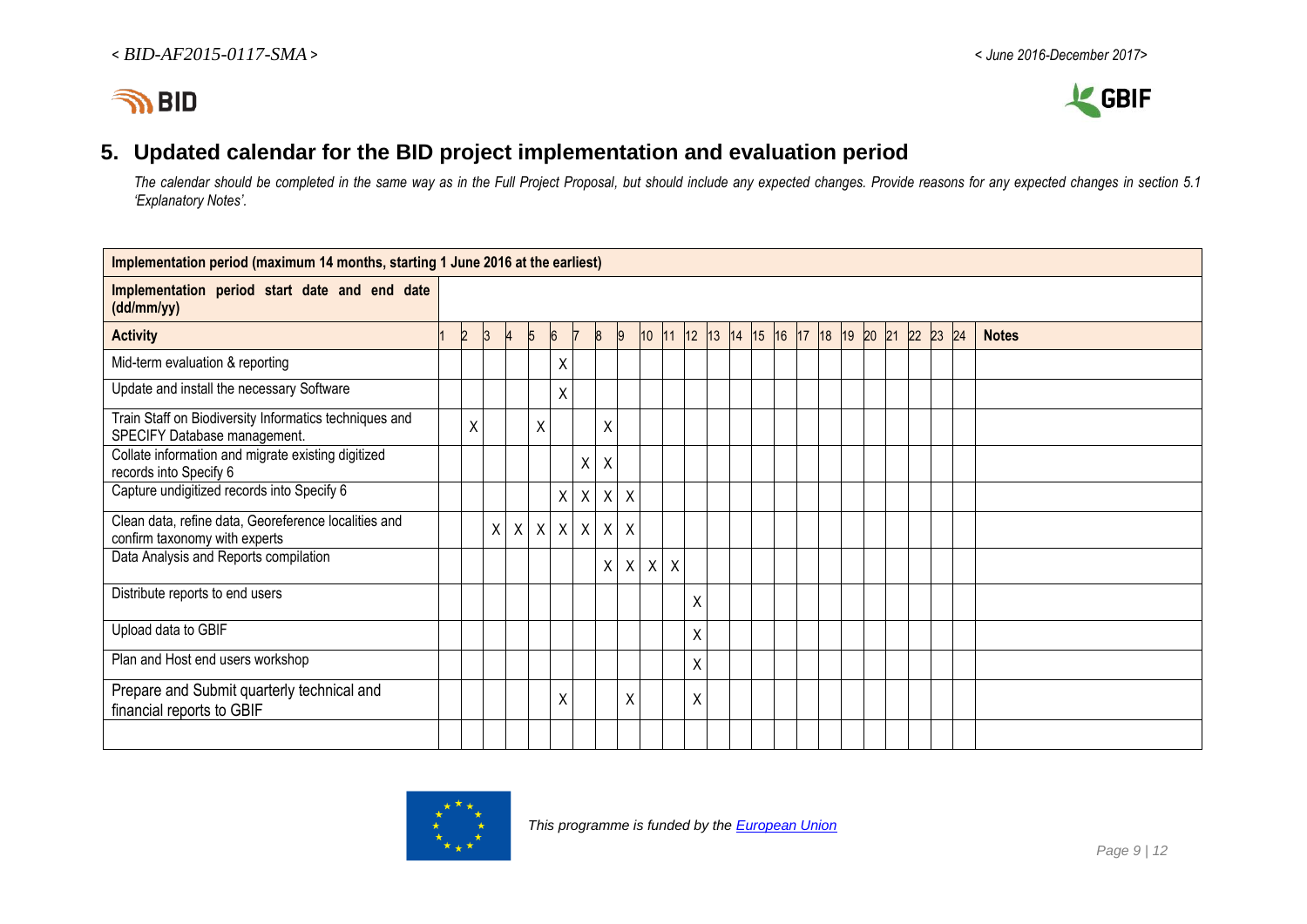



| Evaluation period (maximum 6 months, ending 31 December 2017 at the latest)            |  |              |   |   |   |    |                                                                          |  |  |  |  |
|----------------------------------------------------------------------------------------|--|--------------|---|---|---|----|--------------------------------------------------------------------------|--|--|--|--|
| Evaluation period start date and end date 1 July 2017 – 31 December 2017<br>(dd/mm/yy) |  |              |   |   |   |    |                                                                          |  |  |  |  |
| <b>Activity</b>                                                                        |  | <sup>3</sup> |   |   | 5 | -6 | <b>Notes</b>                                                             |  |  |  |  |
| Published data through GBIF                                                            |  |              | Χ |   |   |    | Data should be uploaded and ready for use through GBIF by September 2017 |  |  |  |  |
| Papers on checklists of what the museum has to be<br>published                         |  |              | Χ | Χ |   |    |                                                                          |  |  |  |  |
|                                                                                        |  |              |   |   |   |    |                                                                          |  |  |  |  |
|                                                                                        |  |              |   |   |   |    |                                                                          |  |  |  |  |
|                                                                                        |  |              |   |   |   |    |                                                                          |  |  |  |  |

#### **5.1. Explanatory notes:**

We expected that the data would begin to published by December, however due to delays from the executive directorate to approve publishing we may delay publishing the **data but by June 2016.** 

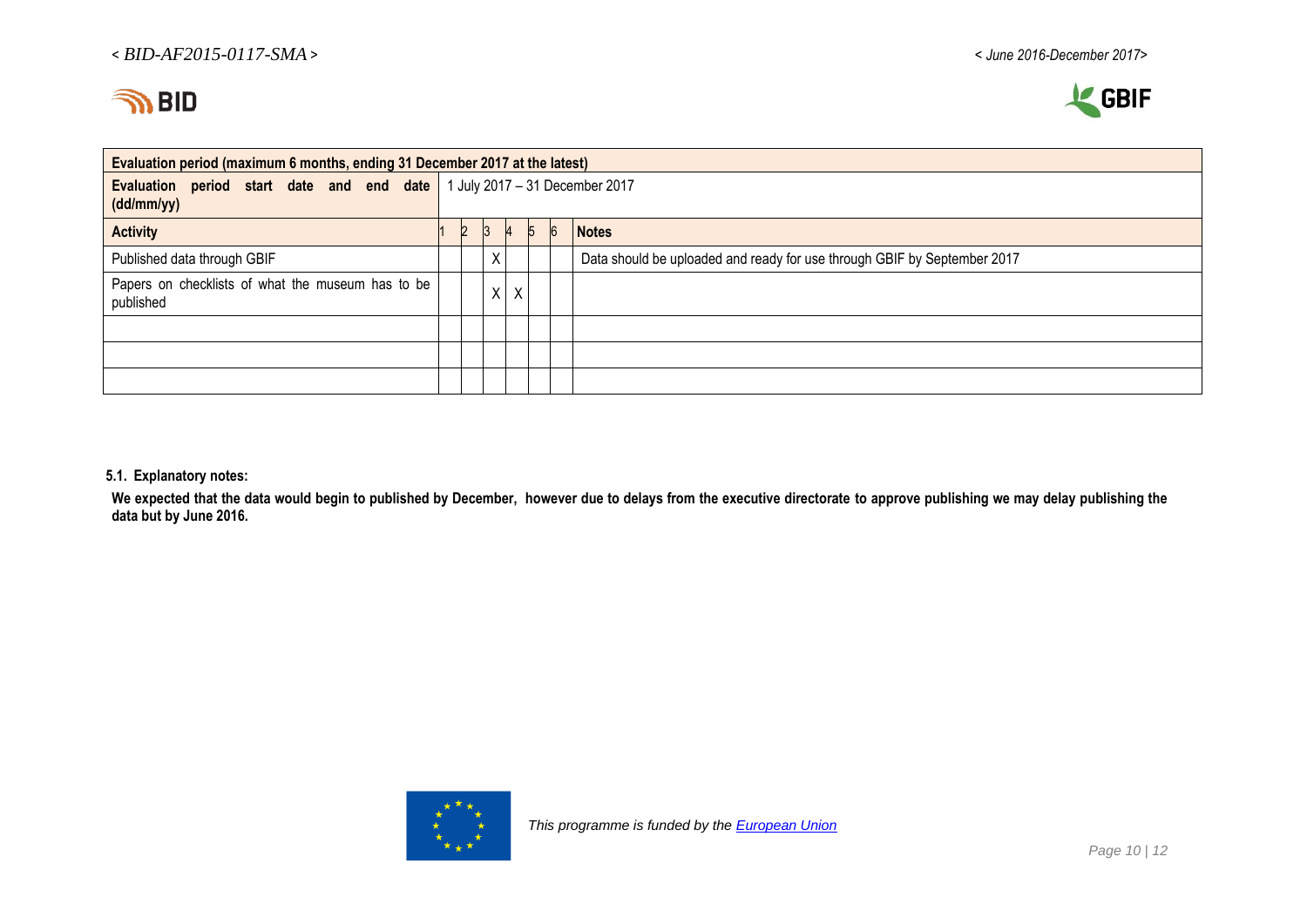



# **6. Beneficiaries/affiliated entities and other cooperation**

#### **6.1. Relationship with project partners**

*Please describe the relationship between your project coordinating team/institution and your project partners, and with any other organisations involved in implementing your BID project.*

National University of Science and Technology, Department of Forestry and Wildlife Management. The research staff and students within the department of Forest Resources and wildlife Management are in need of biodiversity data e.g. species checklist and species distribution maps of biodiversity in Zimbabwe to use in their applied research in sustainable conservation and monitoring of biodiversity in Zimbabwe. They visit the museum and some conduct their research projects in the museum. To increase visibility at the university we are going to distribute posters to the wildlife departments not only at the local university but to all the universities.

The Parks and Wildlife Authority are also in need of the baseline information that the museum currently houses. This is not only for the large mammals but even for the smaller mammals as well. National Parks has been working with the Arachnids and Entomology department in collecting specimens and we are looking into expanding this relationship to cater for the conservation of mammalian species as well.

#### **6.2. Links to other projects and actions**

*Where applicable, outline any links and synergies you have developed with other actions, e.g. GBIF nodes, other BID funded projects, etc. If your organization has received previous grants in view of strengthening the same target group, how far has your BID project been able to build upon/complement the previous project(s) ?*

The mammalogy project collaborated with entomology project (under project coordinator Kudzai Mafuwe) in conducting a workshop on bioinformatics which was held in October at the Natural History Museum.

The project leader also attended a workshop organised by the Entomology regional project and this were links were made with the IT department of Kenya especially in helping to set up specify. This is because Kenya has been involved with GBI for a while and they have reletive experience in most digitisation softwares. This link was extended to out IT officer who is part of both the mammalogy and entomology projects. This has helped the project in overcoming hurdles by providing insight on critical digitizing protocols that we were experiencing in our project, particularly in open refine.

# **7. Visibility**

*Please refer to th[e BID guidelines](http://bid.gbif.org/en/community/communication-guidelines/)*

### **7.1. Visibility of the BID project**

*How is the visibility of your BID project being ensured?*

Before all the workshops started the EU, GBIF and BID project were acknowledged alongside the Natural History Museum*.* The materials used such as writing sheets also had the GBIF, EU, BID logo on them and the workshop was made public on the Natural history Museum facebook page. Similarly in all the papers that will be published these organisations will be acknowledged. The URL of the project was also shared with the other staff members and the natural history museum community on facebook.

### **Sources of verification**

<https://www.facebook.com/NHMZimbabwe/photos/pcb.1131692060278405/1131686540278957/?type=3&theater> <https://www.facebook.com/NHMZimbabwe/photos/pcb.1131692060278405/1131686896945588/?type=3&theater>